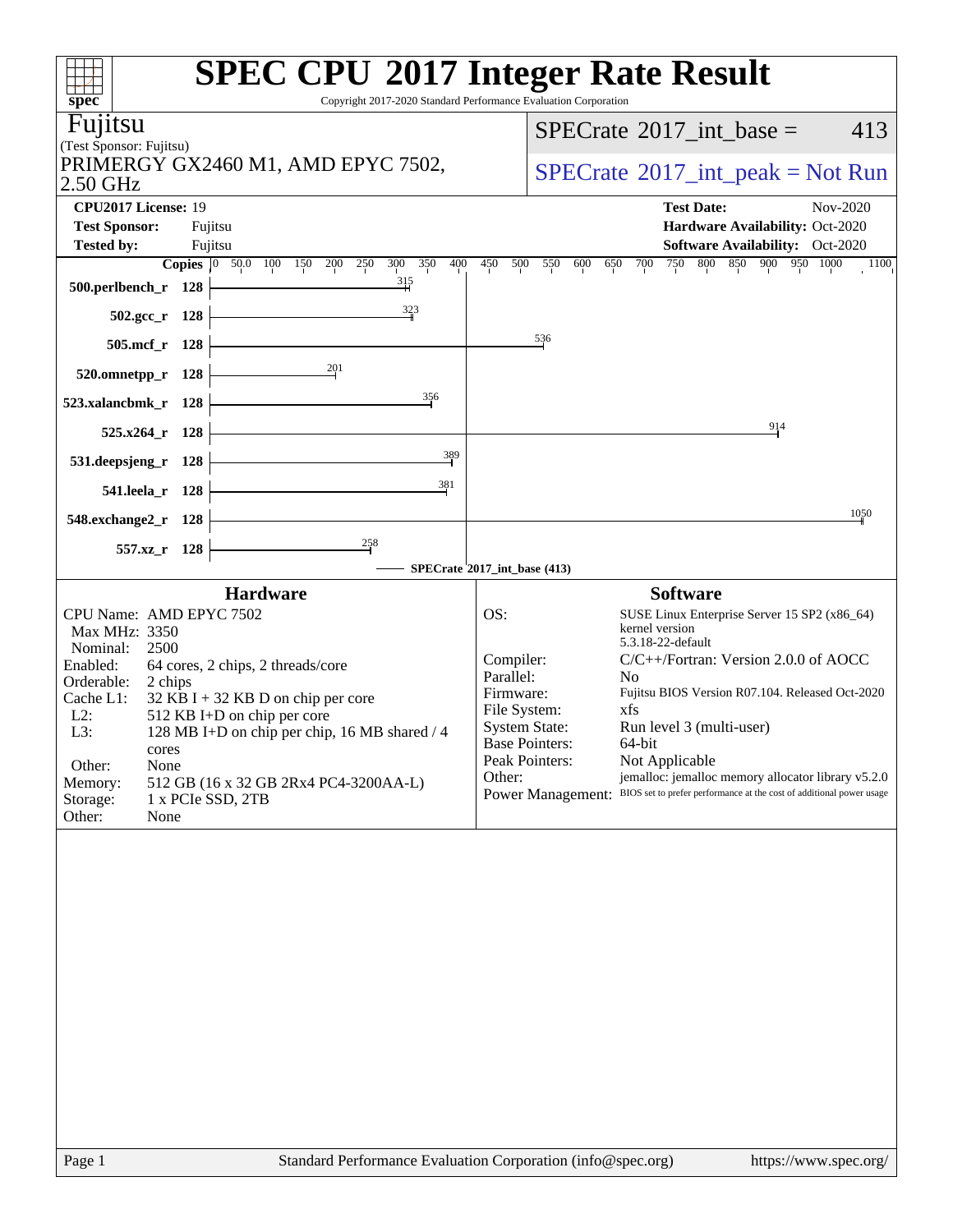Copyright 2017-2020 Standard Performance Evaluation Corporation

#### Fujitsu

#### (Test Sponsor: Fujitsu)

2.50 GHz PRIMERGY GX2460 M1, AMD EPYC 7502,  $\vert$  [SPECrate](http://www.spec.org/auto/cpu2017/Docs/result-fields.html#SPECrate2017intpeak) [2017\\_int\\_peak = N](http://www.spec.org/auto/cpu2017/Docs/result-fields.html#SPECrate2017intpeak)ot Run

[SPECrate](http://www.spec.org/auto/cpu2017/Docs/result-fields.html#SPECrate2017intbase)<sup>®</sup>2017 int base = 413

**[CPU2017 License:](http://www.spec.org/auto/cpu2017/Docs/result-fields.html#CPU2017License)** 19 **[Test Date:](http://www.spec.org/auto/cpu2017/Docs/result-fields.html#TestDate)** Nov-2020 **[Test Sponsor:](http://www.spec.org/auto/cpu2017/Docs/result-fields.html#TestSponsor)** Fujitsu **[Hardware Availability:](http://www.spec.org/auto/cpu2017/Docs/result-fields.html#HardwareAvailability)** Oct-2020 **[Tested by:](http://www.spec.org/auto/cpu2017/Docs/result-fields.html#Testedby)** Fujitsu **Fugital Exception Contract Contract Contract Contract Contract Contract Contract Contract Contract Contract Contract Contract Contract Contract Contract Contract Contract Contract Contract Contract Co** 

#### **[Results Table](http://www.spec.org/auto/cpu2017/Docs/result-fields.html#ResultsTable)**

|                                   |                |                |       | <b>Base</b>    |              |                | <b>Peak</b> |               |                |              |                |              |                |              |
|-----------------------------------|----------------|----------------|-------|----------------|--------------|----------------|-------------|---------------|----------------|--------------|----------------|--------------|----------------|--------------|
| <b>Benchmark</b>                  | <b>Copies</b>  | <b>Seconds</b> | Ratio | <b>Seconds</b> | <b>Ratio</b> | <b>Seconds</b> | Ratio       | <b>Copies</b> | <b>Seconds</b> | <b>Ratio</b> | <b>Seconds</b> | <b>Ratio</b> | <b>Seconds</b> | <b>Ratio</b> |
| $500.$ perlbench_r                | 128            | 648            | 315   | 634            | 321          |                |             |               |                |              |                |              |                |              |
| $502.\text{gcc\_r}$               | 128            | 560            | 323   | 556            | 326          |                |             |               |                |              |                |              |                |              |
| $505$ .mcf $r$                    | 128            | 386            | 536   | 386            | 536          |                |             |               |                |              |                |              |                |              |
| 520.omnetpp_r                     | 128            | 834            | 201   | 832            | 202          |                |             |               |                |              |                |              |                |              |
| 523.xalancbmk r                   | 128            | 380            | 356   | 379            | 357          |                |             |               |                |              |                |              |                |              |
| 525.x264 r                        | 128            | 245            | 915   | 245            | 914          |                |             |               |                |              |                |              |                |              |
| 531.deepsjeng_r                   | 128            | 376            | 390   | 377            | 389          |                |             |               |                |              |                |              |                |              |
| 541.leela_r                       | 128            | 556            | 381   | 556            | <b>381</b>   |                |             |               |                |              |                |              |                |              |
| 548.exchange2_r                   | 128            | 320            | 1050  | 319            | 1050         |                |             |               |                |              |                |              |                |              |
| 557.xz r                          | 128            | 536            | 258   | 535            | 258          |                |             |               |                |              |                |              |                |              |
| $SPECrate^{\circ}2017$ int base = | 413            |                |       |                |              |                |             |               |                |              |                |              |                |              |
| $SPECrate^{\circ}2017$ int peak = | <b>Not Run</b> |                |       |                |              |                |             |               |                |              |                |              |                |              |

Results appear in the [order in which they were run](http://www.spec.org/auto/cpu2017/Docs/result-fields.html#RunOrder). Bold underlined text [indicates a median measurement](http://www.spec.org/auto/cpu2017/Docs/result-fields.html#Median).

#### **[Compiler Notes](http://www.spec.org/auto/cpu2017/Docs/result-fields.html#CompilerNotes)**

The AMD64 AOCC Compiler Suite is available at <http://developer.amd.com/amd-aocc/>

#### **[Submit Notes](http://www.spec.org/auto/cpu2017/Docs/result-fields.html#SubmitNotes)**

The config file option 'submit' was used. 'numactl' was used to bind copies to the cores. See the configuration file for details.

#### **[Operating System Notes](http://www.spec.org/auto/cpu2017/Docs/result-fields.html#OperatingSystemNotes)**

'ulimit -s unlimited' was used to set environment stack size 'ulimit -l 2097152' was used to set environment locked pages in memory limit

runcpu command invoked through numactl i.e.: numactl --interleave=all runcpu <etc>

Set dirty\_ratio=8 to limit dirty cache to 8% of memory Set swappiness=1 to swap only if necessary Set zone\_reclaim\_mode=1 to free local node memory and avoid remote memory sync then drop\_caches=3 to reset caches before invoking runcpu

dirty\_ratio, swappiness, zone\_reclaim\_mode and drop\_caches were all set using privileged echo (e.g. echo 1 > /proc/sys/vm/swappiness).

**(Continued on next page)**

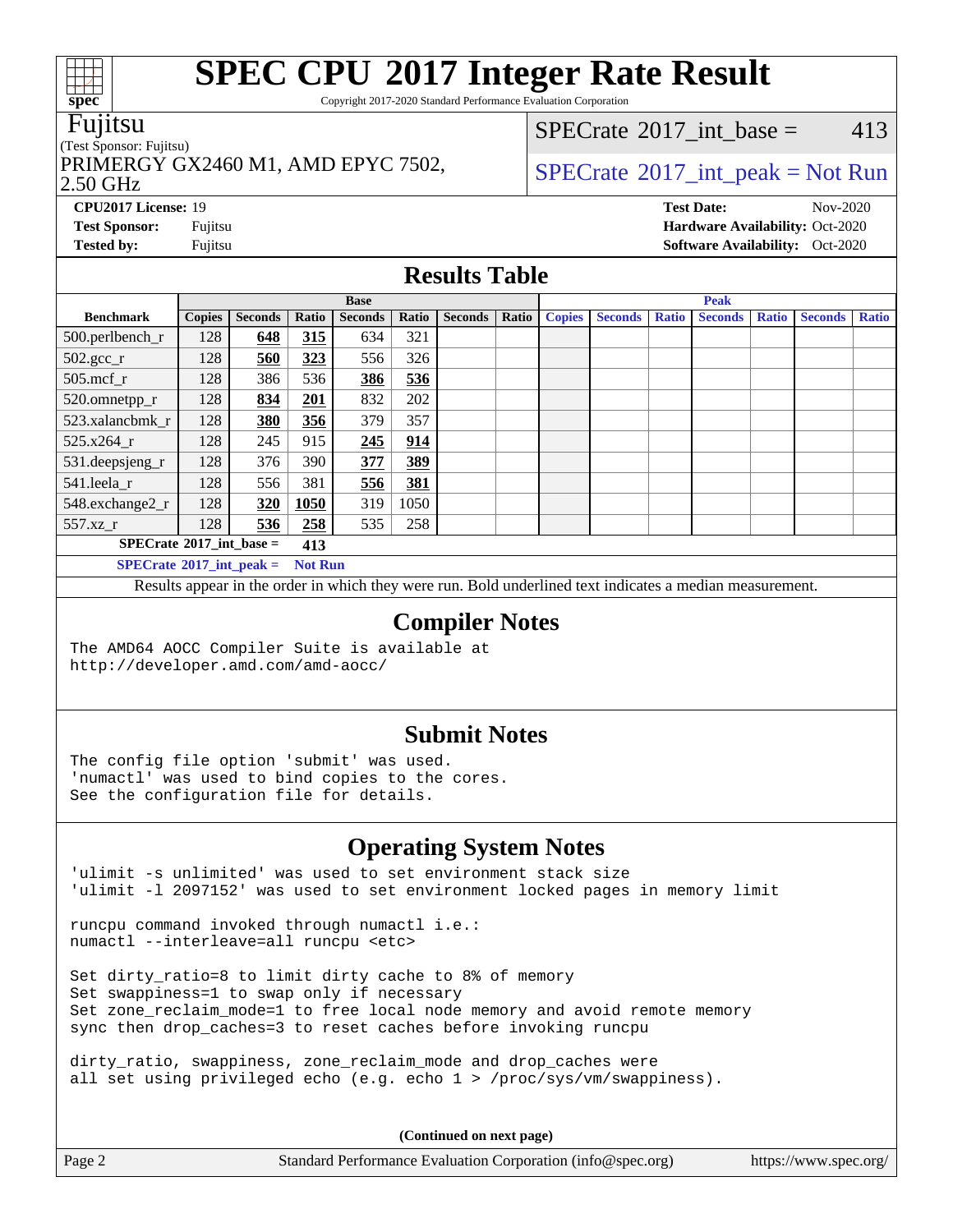Copyright 2017-2020 Standard Performance Evaluation Corporation

#### Fujitsu

(Test Sponsor: Fujitsu) PRIMERGY GX2460 M1, AMD EPYC 7502,  $\vert$  [SPECrate](http://www.spec.org/auto/cpu2017/Docs/result-fields.html#SPECrate2017intpeak) [2017\\_int\\_peak = N](http://www.spec.org/auto/cpu2017/Docs/result-fields.html#SPECrate2017intpeak)ot Run

[SPECrate](http://www.spec.org/auto/cpu2017/Docs/result-fields.html#SPECrate2017intbase)<sup>®</sup>2017 int base = 413

2.50 GHz

**[CPU2017 License:](http://www.spec.org/auto/cpu2017/Docs/result-fields.html#CPU2017License)** 19 **[Test Date:](http://www.spec.org/auto/cpu2017/Docs/result-fields.html#TestDate)** Nov-2020 **[Test Sponsor:](http://www.spec.org/auto/cpu2017/Docs/result-fields.html#TestSponsor)** Fujitsu **[Hardware Availability:](http://www.spec.org/auto/cpu2017/Docs/result-fields.html#HardwareAvailability)** Oct-2020 **[Tested by:](http://www.spec.org/auto/cpu2017/Docs/result-fields.html#Testedby)** Fujitsu **[Software Availability:](http://www.spec.org/auto/cpu2017/Docs/result-fields.html#SoftwareAvailability)** Oct-2020

#### **[Operating System Notes \(Continued\)](http://www.spec.org/auto/cpu2017/Docs/result-fields.html#OperatingSystemNotes)**

Transparent huge pages set to 'always' for this run (OS default)

#### **[Environment Variables Notes](http://www.spec.org/auto/cpu2017/Docs/result-fields.html#EnvironmentVariablesNotes)**

Environment variables set by runcpu before the start of the run: LD\_LIBRARY\_PATH = "/home/benchmark/speccpu/amd\_rate\_aocc200\_rome\_C\_lib/64;/home/benchmark/ speccpu/amd\_rate\_aocc200\_rome\_C\_lib/32:"

MALLOC\_CONF = "retain:true"

### **[General Notes](http://www.spec.org/auto/cpu2017/Docs/result-fields.html#GeneralNotes)**

Binaries were compiled on a system with 2x AMD EPYC 7601 CPU + 512GB Memory using Fedora 26

NA: The test sponsor attests, as of date of publication, that CVE-2017-5754 (Meltdown) is mitigated in the system as tested and documented. Yes: The test sponsor attests, as of date of publication, that CVE-2017-5753 (Spectre variant 1) is mitigated in the system as tested and documented. Yes: The test sponsor attests, as of date of publication, that CVE-2017-5715 (Spectre variant 2) is mitigated in the system as tested and documented.

jemalloc: configured and built with GCC v9.1.0 in Ubuntu 19.04 with -O3 -znver2 -flto jemalloc 5.2.0 is available here: <https://github.com/jemalloc/jemalloc/releases/download/5.2.0/jemalloc-5.2.0.tar.bz2>

#### **[Platform Notes](http://www.spec.org/auto/cpu2017/Docs/result-fields.html#PlatformNotes)**

 BIOS configuration: cTDP = 200 Determinism Slider = Power Package Power Limit = 200 SVM Mode = Disabled

 Sysinfo program /home/benchmark/speccpu/bin/sysinfo Rev: r6365 of 2019-08-21 295195f888a3d7edb1e6e46a485a0011 running on localhost Thu Aug 20 09:14:06 2020

 SUT (System Under Test) info as seen by some common utilities. For more information on this section, see <https://www.spec.org/cpu2017/Docs/config.html#sysinfo>

 From /proc/cpuinfo model name : AMD EPYC 7502 32-Core Processor

**(Continued on next page)**

| ige 3 |  |  |  |  |
|-------|--|--|--|--|
|-------|--|--|--|--|

Page 3 Standard Performance Evaluation Corporation [\(info@spec.org\)](mailto:info@spec.org) <https://www.spec.org/>

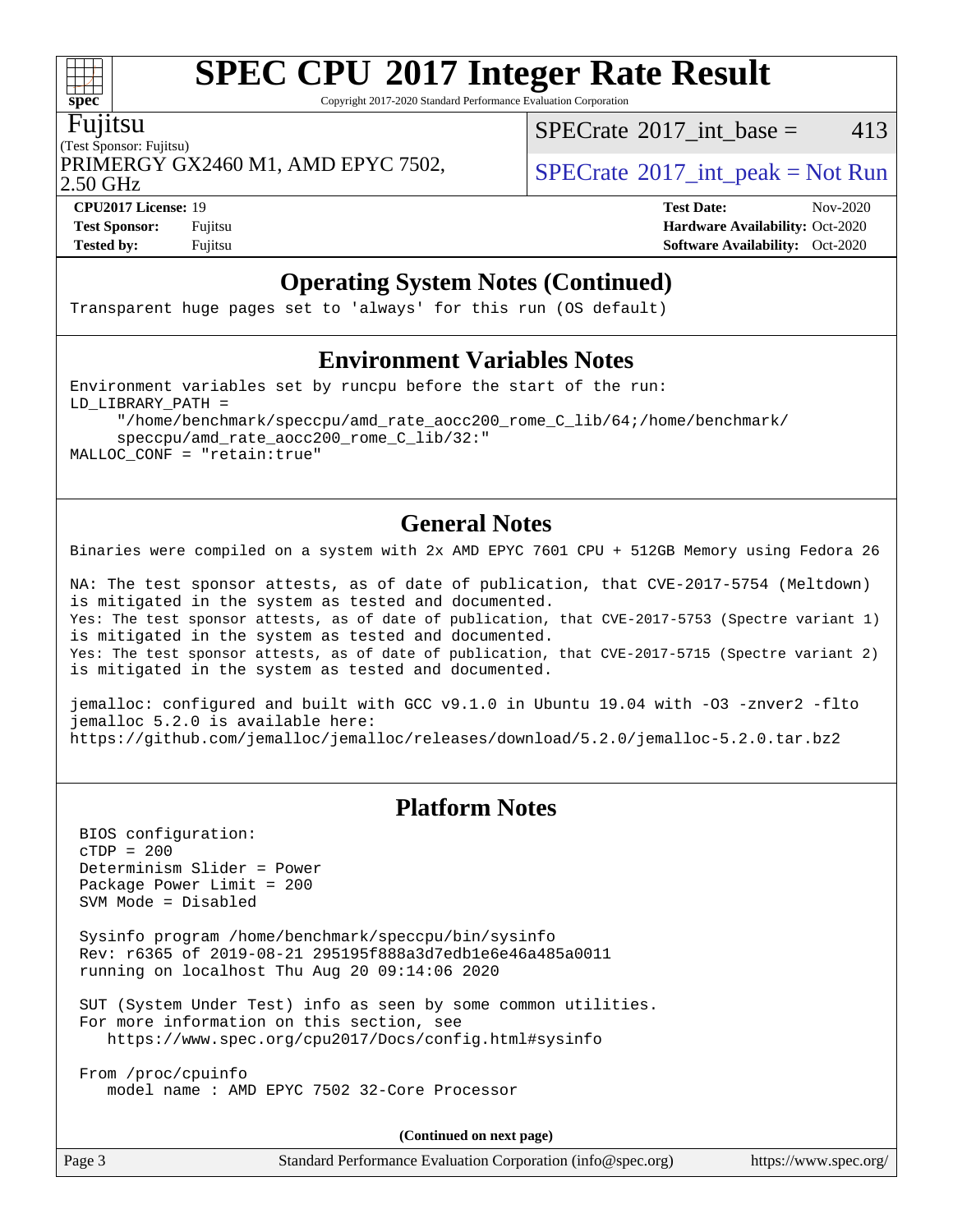Copyright 2017-2020 Standard Performance Evaluation Corporation

Fujitsu

(Test Sponsor: Fujitsu) 2.50 GHz PRIMERGY GX2460 M1, AMD EPYC 7502,  $\vert$  [SPECrate](http://www.spec.org/auto/cpu2017/Docs/result-fields.html#SPECrate2017intpeak)®[2017\\_int\\_peak = N](http://www.spec.org/auto/cpu2017/Docs/result-fields.html#SPECrate2017intpeak)ot Run

 $SPECTate$ <sup>®</sup>[2017\\_int\\_base =](http://www.spec.org/auto/cpu2017/Docs/result-fields.html#SPECrate2017intbase) 413

**[Test Sponsor:](http://www.spec.org/auto/cpu2017/Docs/result-fields.html#TestSponsor)** Fujitsu **[Hardware Availability:](http://www.spec.org/auto/cpu2017/Docs/result-fields.html#HardwareAvailability)** Oct-2020

**[CPU2017 License:](http://www.spec.org/auto/cpu2017/Docs/result-fields.html#CPU2017License)** 19 **[Test Date:](http://www.spec.org/auto/cpu2017/Docs/result-fields.html#TestDate)** Nov-2020

**[Platform Notes \(Continued\)](http://www.spec.org/auto/cpu2017/Docs/result-fields.html#PlatformNotes)**

**[Tested by:](http://www.spec.org/auto/cpu2017/Docs/result-fields.html#Testedby)** Fujitsu **[Software Availability:](http://www.spec.org/auto/cpu2017/Docs/result-fields.html#SoftwareAvailability)** Oct-2020

|        | 2 "physical id"s (chips)                                                                                   |                                                                                     |  |  |  |  |  |  |  |  |  |  |  |
|--------|------------------------------------------------------------------------------------------------------------|-------------------------------------------------------------------------------------|--|--|--|--|--|--|--|--|--|--|--|
|        | 128 "processors"                                                                                           |                                                                                     |  |  |  |  |  |  |  |  |  |  |  |
|        |                                                                                                            | cores, siblings (Caution: counting these is hw and system dependent. The following  |  |  |  |  |  |  |  |  |  |  |  |
|        | excerpts from /proc/cpuinfo might not be reliable. Use with caution.)                                      |                                                                                     |  |  |  |  |  |  |  |  |  |  |  |
|        | cpu cores : 32                                                                                             |                                                                                     |  |  |  |  |  |  |  |  |  |  |  |
|        | siblings : 64                                                                                              |                                                                                     |  |  |  |  |  |  |  |  |  |  |  |
|        | physical 0: cores 0 1 2 3 4 5 6 7 8 9 10 11 12 13 14 15 16 17 18 19 20 21 22 23 24<br>25 26 27 28 29 30 31 |                                                                                     |  |  |  |  |  |  |  |  |  |  |  |
|        |                                                                                                            | physical 1: cores 0 1 2 3 4 5 6 7 8 9 10 11 12 13 14 15 16 17 18 19 20 21 22 23 24  |  |  |  |  |  |  |  |  |  |  |  |
|        | 25 26 27 28 29 30 31                                                                                       |                                                                                     |  |  |  |  |  |  |  |  |  |  |  |
|        |                                                                                                            |                                                                                     |  |  |  |  |  |  |  |  |  |  |  |
|        | From 1scpu:                                                                                                |                                                                                     |  |  |  |  |  |  |  |  |  |  |  |
|        | Architecture:                                                                                              | x86 64                                                                              |  |  |  |  |  |  |  |  |  |  |  |
|        | $CPU op-mode(s):$                                                                                          | $32$ -bit, $64$ -bit                                                                |  |  |  |  |  |  |  |  |  |  |  |
|        | Little Endian<br>Byte Order:                                                                               |                                                                                     |  |  |  |  |  |  |  |  |  |  |  |
|        | Address sizes:<br>43 bits physical, 48 bits virtual                                                        |                                                                                     |  |  |  |  |  |  |  |  |  |  |  |
|        | CPU(s):<br>128                                                                                             |                                                                                     |  |  |  |  |  |  |  |  |  |  |  |
|        | On-line CPU(s) list: $0-127$                                                                               |                                                                                     |  |  |  |  |  |  |  |  |  |  |  |
|        | Thread(s) per core:<br>2                                                                                   |                                                                                     |  |  |  |  |  |  |  |  |  |  |  |
|        | $Core(s)$ per socket:<br>32                                                                                |                                                                                     |  |  |  |  |  |  |  |  |  |  |  |
|        | Socket(s):<br>$\overline{2}$                                                                               |                                                                                     |  |  |  |  |  |  |  |  |  |  |  |
|        | NUMA $node(s):$                                                                                            | 8                                                                                   |  |  |  |  |  |  |  |  |  |  |  |
|        | Vendor ID:                                                                                                 | AuthenticAMD                                                                        |  |  |  |  |  |  |  |  |  |  |  |
|        | CPU family:                                                                                                | 23                                                                                  |  |  |  |  |  |  |  |  |  |  |  |
|        | Model:                                                                                                     | 49                                                                                  |  |  |  |  |  |  |  |  |  |  |  |
|        | Model name:                                                                                                | AMD EPYC 7502 32-Core Processor                                                     |  |  |  |  |  |  |  |  |  |  |  |
|        | Stepping:                                                                                                  | $\Omega$                                                                            |  |  |  |  |  |  |  |  |  |  |  |
|        | CPU MHz:                                                                                                   | 1630.458                                                                            |  |  |  |  |  |  |  |  |  |  |  |
|        | $CPU$ max $MHz$ :                                                                                          | 2500.0000                                                                           |  |  |  |  |  |  |  |  |  |  |  |
|        | CPU min MHz:                                                                                               | 1500.0000                                                                           |  |  |  |  |  |  |  |  |  |  |  |
|        | BogoMIPS:                                                                                                  | 4990.62                                                                             |  |  |  |  |  |  |  |  |  |  |  |
|        | Virtualization:                                                                                            | $AMD-V$                                                                             |  |  |  |  |  |  |  |  |  |  |  |
|        | L1d cache:                                                                                                 | 32K                                                                                 |  |  |  |  |  |  |  |  |  |  |  |
|        | Lli cache:                                                                                                 | 32K                                                                                 |  |  |  |  |  |  |  |  |  |  |  |
|        | $L2$ cache:                                                                                                | 512K                                                                                |  |  |  |  |  |  |  |  |  |  |  |
|        | L3 cache:                                                                                                  | 16384K                                                                              |  |  |  |  |  |  |  |  |  |  |  |
|        | NUMA node0 $CPU(s): 0-7, 64-71$                                                                            |                                                                                     |  |  |  |  |  |  |  |  |  |  |  |
|        | NUMA node1 $CPU(s): 8-15, 72-79$                                                                           |                                                                                     |  |  |  |  |  |  |  |  |  |  |  |
|        | NUMA $node2$ $CPU(s):$                                                                                     | 16-23,80-87                                                                         |  |  |  |  |  |  |  |  |  |  |  |
|        | NUMA $node3$ $CPU(s):$                                                                                     | $24 - 31, 88 - 95$                                                                  |  |  |  |  |  |  |  |  |  |  |  |
|        | NUMA node4 CPU(s): 32-39,96-103                                                                            |                                                                                     |  |  |  |  |  |  |  |  |  |  |  |
|        | NUMA $node5$ $CPU(s):$                                                                                     | 40-47,104-111                                                                       |  |  |  |  |  |  |  |  |  |  |  |
|        | NUMA node6 CPU(s): 48-55, 112-119                                                                          |                                                                                     |  |  |  |  |  |  |  |  |  |  |  |
|        | NUMA node7 CPU(s):                                                                                         | 56-63,120-127                                                                       |  |  |  |  |  |  |  |  |  |  |  |
|        | Flags:                                                                                                     | fpu vme de pse tsc msr pae mce cx8 apic sep mtrr pge mca cmov                       |  |  |  |  |  |  |  |  |  |  |  |
|        |                                                                                                            | pat pse36 clflush mmx fxsr sse sse2 ht syscall nx mmxext fxsr_opt pdpe1gb rdtscp lm |  |  |  |  |  |  |  |  |  |  |  |
|        |                                                                                                            | constant_tsc rep_good nopl nonstop_tsc cpuid extd_apicid aperfmperf pni pclmulqdq   |  |  |  |  |  |  |  |  |  |  |  |
|        |                                                                                                            |                                                                                     |  |  |  |  |  |  |  |  |  |  |  |
|        |                                                                                                            | (Continued on next page)                                                            |  |  |  |  |  |  |  |  |  |  |  |
| Page 4 | Standard Performance Evaluation Corporation (info@spec.org)<br>https://www.spec.org/                       |                                                                                     |  |  |  |  |  |  |  |  |  |  |  |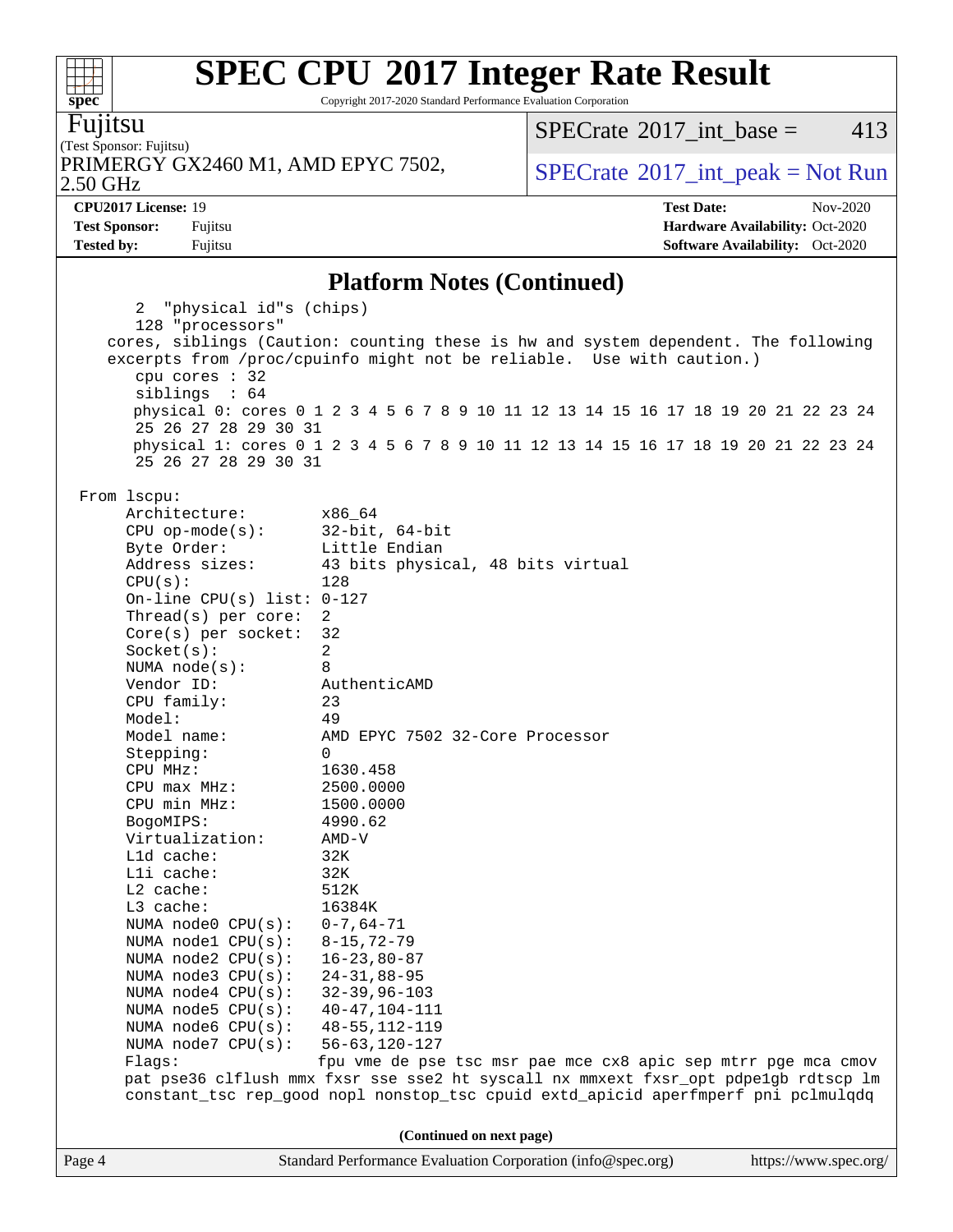Copyright 2017-2020 Standard Performance Evaluation Corporation

Fujitsu

(Test Sponsor: Fujitsu) PRIMERGY GX2460 M1, AMD EPYC 7502,  $\vert$  [SPECrate](http://www.spec.org/auto/cpu2017/Docs/result-fields.html#SPECrate2017intpeak) [2017\\_int\\_peak = N](http://www.spec.org/auto/cpu2017/Docs/result-fields.html#SPECrate2017intpeak)ot Run

 $SPECTate$ <sup>®</sup>[2017\\_int\\_base =](http://www.spec.org/auto/cpu2017/Docs/result-fields.html#SPECrate2017intbase) 413

2.50 GHz

**[CPU2017 License:](http://www.spec.org/auto/cpu2017/Docs/result-fields.html#CPU2017License)** 19 **[Test Date:](http://www.spec.org/auto/cpu2017/Docs/result-fields.html#TestDate)** Nov-2020 **[Test Sponsor:](http://www.spec.org/auto/cpu2017/Docs/result-fields.html#TestSponsor)** Fujitsu **[Hardware Availability:](http://www.spec.org/auto/cpu2017/Docs/result-fields.html#HardwareAvailability)** Oct-2020 **[Tested by:](http://www.spec.org/auto/cpu2017/Docs/result-fields.html#Testedby)** Fujitsu **[Software Availability:](http://www.spec.org/auto/cpu2017/Docs/result-fields.html#SoftwareAvailability)** Oct-2020

#### **[Platform Notes \(Continued\)](http://www.spec.org/auto/cpu2017/Docs/result-fields.html#PlatformNotes)**

 monitor ssse3 fma cx16 sse4\_1 sse4\_2 movbe popcnt aes xsave avx f16c rdrand lahf\_lm cmp\_legacy svm extapic cr8\_legacy abm sse4a misalignsse 3dnowprefetch osvw ibs skinit wdt tce topoext perfctr\_core perfctr\_nb bpext perfctr\_llc mwaitx cpb cat\_l3 cdp\_l3 hw\_pstate sme ssbd mba sev ibrs ibpb stibp vmmcall fsgsbase bmi1 avx2 smep bmi2 cqm rdt\_a rdseed adx smap clflushopt clwb sha\_ni xsaveopt xsavec xgetbv1 xsaves cqm\_llc cqm\_occup\_llc cqm\_mbm\_total cqm\_mbm\_local clzero irperf xsaveerptr wbnoinvd arat npt lbrv svm\_lock nrip\_save tsc\_scale vmcb\_clean flushbyasid decodeassists pausefilter pfthreshold avic v\_vmsave\_vmload vgif umip rdpid overflow\_recov succor smca

 /proc/cpuinfo cache data cache size : 512 KB

|        | From numactl --hardware WARNING: a numactl 'node' might or might not correspond to a |       |                |                |      |    |    |  |                          |                                                             |  |  |  |                       |
|--------|--------------------------------------------------------------------------------------|-------|----------------|----------------|------|----|----|--|--------------------------|-------------------------------------------------------------|--|--|--|-----------------------|
|        | physical chip.                                                                       |       |                |                |      |    |    |  |                          |                                                             |  |  |  |                       |
|        | $available: 8 nodes (0-7)$                                                           |       |                |                |      |    |    |  |                          |                                                             |  |  |  |                       |
|        | node 0 cpus: 0 1 2 3 4 5 6 7 64 65 66 67 68 69 70 71                                 |       |                |                |      |    |    |  |                          |                                                             |  |  |  |                       |
|        | node 0 size: 64246 MB                                                                |       |                |                |      |    |    |  |                          |                                                             |  |  |  |                       |
|        | node 0 free: 64003 MB                                                                |       |                |                |      |    |    |  |                          |                                                             |  |  |  |                       |
|        | node 1 cpus: 8 9 10 11 12 13 14 15 72 73 74 75 76 77 78 79                           |       |                |                |      |    |    |  |                          |                                                             |  |  |  |                       |
|        | node 1 size: 64473 MB                                                                |       |                |                |      |    |    |  |                          |                                                             |  |  |  |                       |
|        | node 1 free: 64075 MB                                                                |       |                |                |      |    |    |  |                          |                                                             |  |  |  |                       |
|        | node 2 cpus: 16 17 18 19 20 21 22 23 80 81 82 83 84 85 86 87                         |       |                |                |      |    |    |  |                          |                                                             |  |  |  |                       |
|        | node 2 size: 64507 MB                                                                |       |                |                |      |    |    |  |                          |                                                             |  |  |  |                       |
|        | node 2 free: 64265 MB                                                                |       |                |                |      |    |    |  |                          |                                                             |  |  |  |                       |
|        | node 3 cpus: 24 25 26 27 28 29 30 31 88 89 90 91 92 93 94 95                         |       |                |                |      |    |    |  |                          |                                                             |  |  |  |                       |
|        | node 3 size: 64495 MB                                                                |       |                |                |      |    |    |  |                          |                                                             |  |  |  |                       |
|        | node 3 free: 64286 MB                                                                |       |                |                |      |    |    |  |                          |                                                             |  |  |  |                       |
|        | node 4 cpus: 32 33 34 35 36 37 38 39 96 97 98 99 100 101 102 103                     |       |                |                |      |    |    |  |                          |                                                             |  |  |  |                       |
|        | node 4 size: 64507 MB                                                                |       |                |                |      |    |    |  |                          |                                                             |  |  |  |                       |
|        | node 4 free: 63990 MB                                                                |       |                |                |      |    |    |  |                          |                                                             |  |  |  |                       |
|        | node 5 cpus: 40 41 42 43 44 45 46 47 104 105 106 107 108 109 110 111                 |       |                |                |      |    |    |  |                          |                                                             |  |  |  |                       |
|        | node 5 size: 64507 MB                                                                |       |                |                |      |    |    |  |                          |                                                             |  |  |  |                       |
|        | node 5 free: 64172 MB                                                                |       |                |                |      |    |    |  |                          |                                                             |  |  |  |                       |
|        | node 6 cpus: 48 49 50 51 52 53 54 55 112 113 114 115 116 117 118 119                 |       |                |                |      |    |    |  |                          |                                                             |  |  |  |                       |
|        | node 6 size: 64507 MB                                                                |       |                |                |      |    |    |  |                          |                                                             |  |  |  |                       |
|        | node 6 free: 64288 MB                                                                |       |                |                |      |    |    |  |                          |                                                             |  |  |  |                       |
|        | node 7 cpus: 56 57 58 59 60 61 62 63 120 121 122 123 124 125 126 127                 |       |                |                |      |    |    |  |                          |                                                             |  |  |  |                       |
|        | node 7 size: 64266 MB                                                                |       |                |                |      |    |    |  |                          |                                                             |  |  |  |                       |
|        | node 7 free: 64044 MB                                                                |       |                |                |      |    |    |  |                          |                                                             |  |  |  |                       |
|        | node distances:                                                                      |       |                |                |      |    |    |  |                          |                                                             |  |  |  |                       |
| node   | $\mathbf 0$<br>1                                                                     | 2     | $\overline{3}$ | $\overline{4}$ | $-5$ | 6  | -7 |  |                          |                                                             |  |  |  |                       |
| 0:     | 10                                                                                   | 12 12 | 12             | 32             | 32   | 32 | 32 |  |                          |                                                             |  |  |  |                       |
| 1:     | 12<br>10                                                                             | 12    | 12             | 32             | 32   | 32 | 32 |  |                          |                                                             |  |  |  |                       |
| 2:     | 12<br>12                                                                             | 10    | 12             | 32             | 32   | 32 | 32 |  |                          |                                                             |  |  |  |                       |
| 3:     | 12<br>12                                                                             | 12    | 10             | 32             | 32   | 32 | 32 |  |                          |                                                             |  |  |  |                       |
| 4:     | 32<br>32                                                                             | 32    | 32             | 10             | 12   | 12 | 12 |  |                          |                                                             |  |  |  |                       |
|        |                                                                                      |       |                |                |      |    |    |  |                          |                                                             |  |  |  |                       |
|        |                                                                                      |       |                |                |      |    |    |  | (Continued on next page) |                                                             |  |  |  |                       |
| Page 5 |                                                                                      |       |                |                |      |    |    |  |                          | Standard Performance Evaluation Corporation (info@spec.org) |  |  |  | https://www.spec.org/ |

 $+++$ **[spec](http://www.spec.org/)**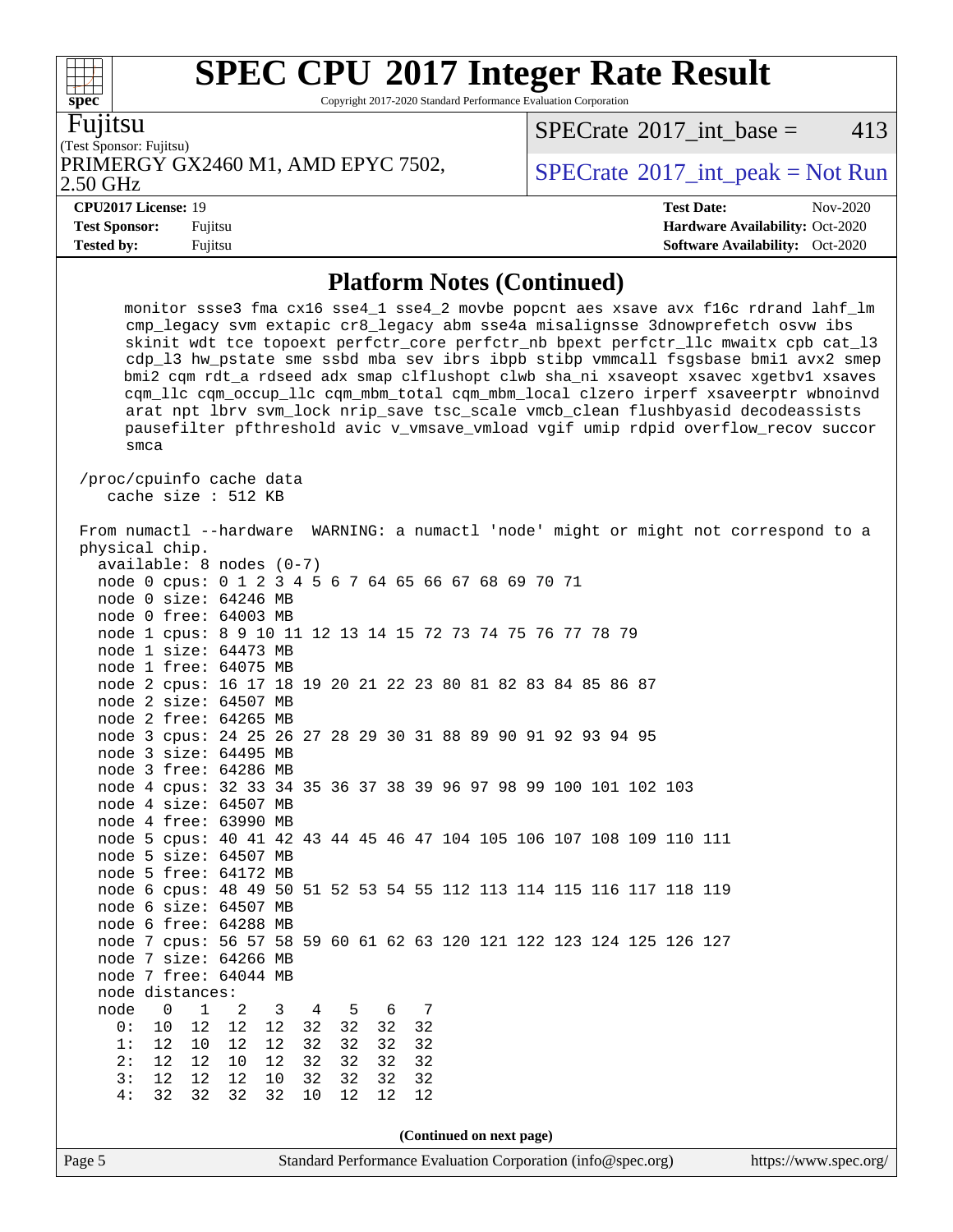Copyright 2017-2020 Standard Performance Evaluation Corporation

**[spec](http://www.spec.org/)**

 $+\!+\!$ 

Page 6 Standard Performance Evaluation Corporation [\(info@spec.org\)](mailto:info@spec.org) <https://www.spec.org/> (Test Sponsor: Fujitsu) Fujitsu 2.50 GHz PRIMERGY GX2460 M1, AMD EPYC 7502,  $\vert$  [SPECrate](http://www.spec.org/auto/cpu2017/Docs/result-fields.html#SPECrate2017intpeak) [2017\\_int\\_peak = N](http://www.spec.org/auto/cpu2017/Docs/result-fields.html#SPECrate2017intpeak)ot Run  $SPECTate@2017$  int base = 413 **[CPU2017 License:](http://www.spec.org/auto/cpu2017/Docs/result-fields.html#CPU2017License)** 19 **[Test Date:](http://www.spec.org/auto/cpu2017/Docs/result-fields.html#TestDate)** Nov-2020 **[Test Sponsor:](http://www.spec.org/auto/cpu2017/Docs/result-fields.html#TestSponsor)** Fujitsu **[Hardware Availability:](http://www.spec.org/auto/cpu2017/Docs/result-fields.html#HardwareAvailability)** Oct-2020 **[Tested by:](http://www.spec.org/auto/cpu2017/Docs/result-fields.html#Testedby)** Fujitsu **Fugital Exception Contract Contract Contract Contract Contract Contract Contract Contract Contract Contract Contract Contract Contract Contract Contract Contract Contract Contract Contract Contract Co [Platform Notes \(Continued\)](http://www.spec.org/auto/cpu2017/Docs/result-fields.html#PlatformNotes)** 5: 32 32 32 32 12 10 12 12 6: 32 32 32 32 12 12 10 12 7: 32 32 32 32 12 12 12 10 From /proc/meminfo MemTotal: 527881928 kB HugePages\_Total: 0<br>Hugepagesize: 2048 kB Hugepagesize: From /etc/\*release\* /etc/\*version\* os-release: NAME="SLES" VERSION="15-SP2" VERSION\_ID="15.2" PRETTY\_NAME="SUSE Linux Enterprise Server 15 SP2" ID="sles" ID\_LIKE="suse" ANSI\_COLOR="0;32" CPE\_NAME="cpe:/o:suse:sles:15:sp2" uname -a: Linux localhost 5.3.18-22-default #1 SMP Wed Jun 3 12:16:43 UTC 2020 (720aeba/lp-1a956f1) x86\_64 x86\_64 x86\_64 GNU/Linux Kernel self-reported vulnerability status: itlb\_multihit: Not affected CVE-2018-3620 (L1 Terminal Fault): Not affected Microarchitectural Data Sampling: Not affected CVE-2017-5754 (Meltdown): Not affected CVE-2018-3639 (Speculative Store Bypass): Mitigation: Speculative Store Bypass disabled via prctl and seccomp CVE-2017-5753 (Spectre variant 1): Mitigation: usercopy/swapgs barriers and \_\_user pointer sanitization CVE-2017-5715 (Spectre variant 2): Mitigation: Full AMD retpoline, IBPB: conditional, IBRS\_FW, STIBP: conditional, RSB filling srbds: Not affected tsx\_async\_abort: Not affected run-level 3 Aug 20 09:11 SPEC is set to: /home/benchmark/speccpu Filesystem Type Size Used Avail Use% Mounted on /dev/nvme1n1p3 xfs 1.3T 6.0G 1.3T 1% /home From /sys/devices/virtual/dmi/id **(Continued on next page)**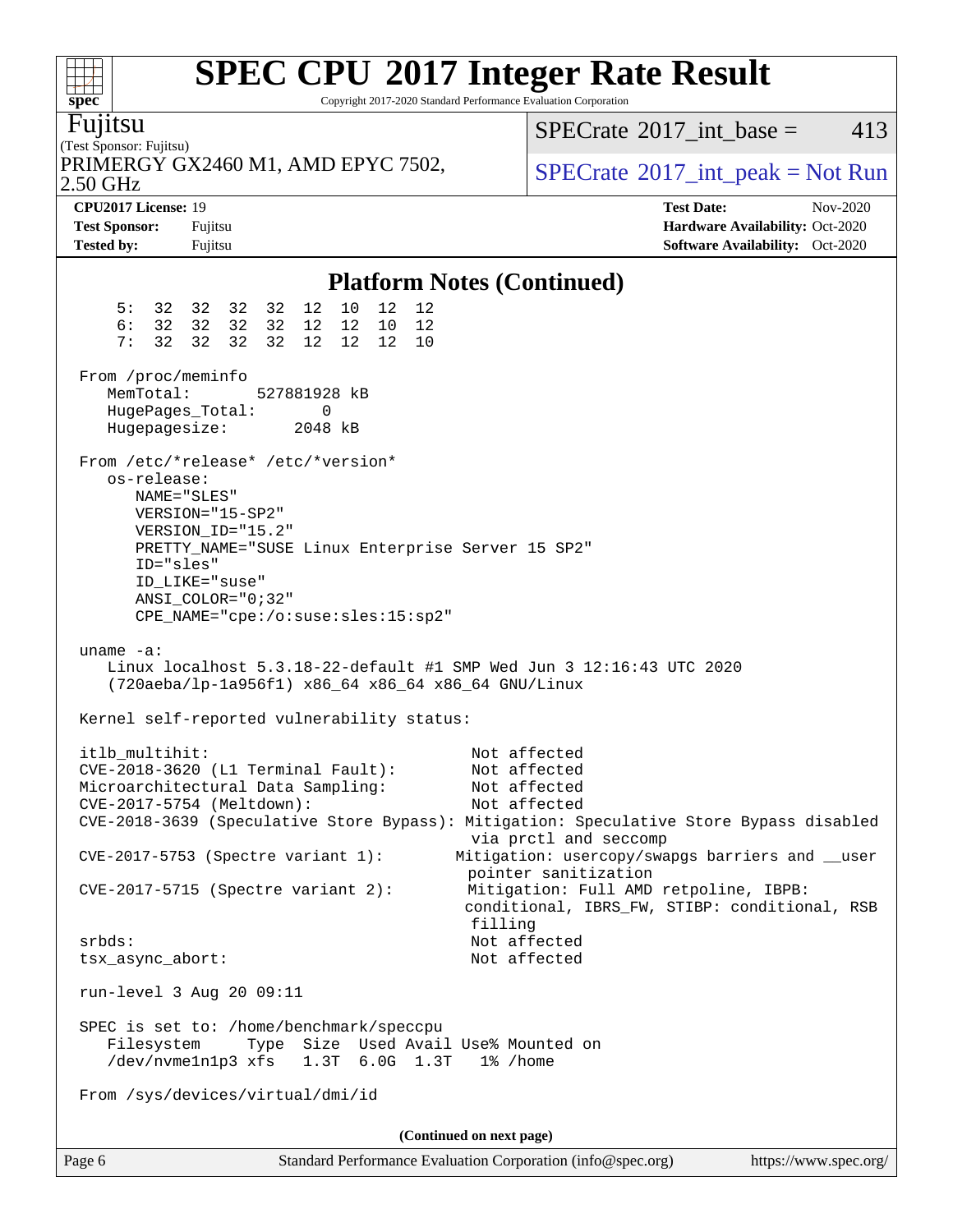Copyright 2017-2020 Standard Performance Evaluation Corporation

Fujitsu

(Test Sponsor: Fujitsu) 2.50 GHz PRIMERGY GX2460 M1, AMD EPYC 7502,  $\vert$  [SPECrate](http://www.spec.org/auto/cpu2017/Docs/result-fields.html#SPECrate2017intpeak) 2017 int peak = Not Run

[SPECrate](http://www.spec.org/auto/cpu2017/Docs/result-fields.html#SPECrate2017intbase)<sup>®</sup>2017 int base = 413

**[spec](http://www.spec.org/)**

 $+\!\!+\!\!$ 

**[Tested by:](http://www.spec.org/auto/cpu2017/Docs/result-fields.html#Testedby)** Fujitsu **Fugital Exception Contract Contract Contract Contract Contract Contract Contract Contract Contract Contract Contract Contract Contract Contract Contract Contract Contract Contract Contract Contract Co** 

**[CPU2017 License:](http://www.spec.org/auto/cpu2017/Docs/result-fields.html#CPU2017License)** 19 **[Test Date:](http://www.spec.org/auto/cpu2017/Docs/result-fields.html#TestDate)** Nov-2020 **[Test Sponsor:](http://www.spec.org/auto/cpu2017/Docs/result-fields.html#TestSponsor)** Fujitsu **[Hardware Availability:](http://www.spec.org/auto/cpu2017/Docs/result-fields.html#HardwareAvailability)** Oct-2020

#### **[Platform Notes \(Continued\)](http://www.spec.org/auto/cpu2017/Docs/result-fields.html#PlatformNotes)**

 BIOS: American Megatrends Inc. V7.104 08/20/2020 Vendor: FUJITSU Product: PRIMERGY GX2460 M1 Product Family: empty Serial: MACK900001

 Additional information from dmidecode follows. WARNING: Use caution when you interpret this section. The 'dmidecode' program reads system data which is "intended to allow hardware to be accurately determined", but the intent may not be met, as there are frequent changes to hardware, firmware, and the "DMTF SMBIOS" standard. Memory:

16x Samsung M393A4K40DB3-CWE 32 kB 2 rank 3200

(End of data from sysinfo program)

### **[Compiler Version Notes](http://www.spec.org/auto/cpu2017/Docs/result-fields.html#CompilerVersionNotes)**

Page 7 Standard Performance Evaluation Corporation [\(info@spec.org\)](mailto:info@spec.org) <https://www.spec.org/> ============================================================================== C | 500.perlbench r(base) 502.gcc r(base) 505.mcf r(base) | 525.x264\_r(base) 557.xz\_r(base) ------------------------------------------------------------------------------ AOCC.LLVM.2.0.0.B191.2019\_07\_19 clang version 8.0.0 (CLANG: Jenkins AOCC\_2\_0\_0-Build#191) (based on LLVM AOCC.LLVM.2.0.0.B191.2019\_07\_19) Target: x86\_64-unknown-linux-gnu Thread model: posix InstalledDir: /sppo/dev/compilers/aocc-compiler-2.0.0/bin ------------------------------------------------------------------------------ ==============================================================================  $C++$  | 520.omnetpp\_r(base) 523.xalancbmk\_r(base) 531.deepsjeng\_r(base) | 541.leela\_r(base) ------------------------------------------------------------------------------ AOCC.LLVM.2.0.0.B191.2019\_07\_19 clang version 8.0.0 (CLANG: Jenkins AOCC\_2\_0\_0-Build#191) (based on LLVM AOCC.LLVM.2.0.0.B191.2019\_07\_19) Target: x86\_64-unknown-linux-gnu Thread model: posix InstalledDir: /sppo/dev/compilers/aocc-compiler-2.0.0/bin ------------------------------------------------------------------------------ ============================================================================== Fortran | 548.exchange2\_r(base) ------------------------------------------------------------------------------ AOCC.LLVM.2.0.0.B191.2019\_07\_19 clang version 8.0.0 (CLANG: Jenkins AOCC\_2\_0\_0-Build#191) (based on LLVM AOCC.LLVM.2.0.0.B191.2019\_07\_19) Target: x86\_64-unknown-linux-gnu Thread model: posix **(Continued on next page)**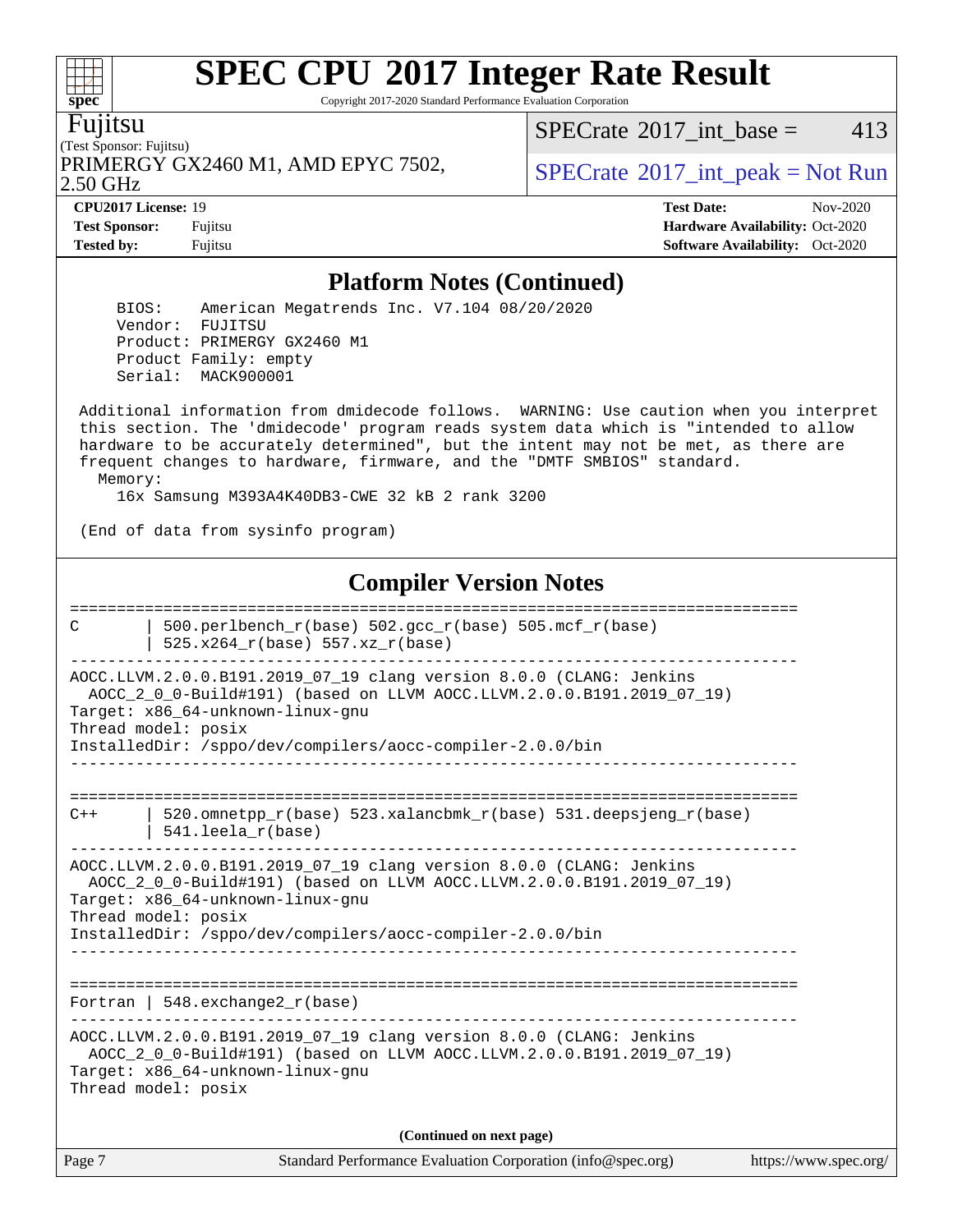Copyright 2017-2020 Standard Performance Evaluation Corporation

#### Fujitsu

(Test Sponsor: Fujitsu) 2.50 GHz PRIMERGY GX2460 M1, AMD EPYC 7502,  $\vert$  [SPECrate](http://www.spec.org/auto/cpu2017/Docs/result-fields.html#SPECrate2017intpeak) [2017\\_int\\_peak = N](http://www.spec.org/auto/cpu2017/Docs/result-fields.html#SPECrate2017intpeak)ot Run

[SPECrate](http://www.spec.org/auto/cpu2017/Docs/result-fields.html#SPECrate2017intbase)<sup>®</sup>2017 int base = 413

**[CPU2017 License:](http://www.spec.org/auto/cpu2017/Docs/result-fields.html#CPU2017License)** 19 **[Test Date:](http://www.spec.org/auto/cpu2017/Docs/result-fields.html#TestDate)** Nov-2020 **[Test Sponsor:](http://www.spec.org/auto/cpu2017/Docs/result-fields.html#TestSponsor)** Fujitsu **[Hardware Availability:](http://www.spec.org/auto/cpu2017/Docs/result-fields.html#HardwareAvailability)** Oct-2020 **[Tested by:](http://www.spec.org/auto/cpu2017/Docs/result-fields.html#Testedby)** Fujitsu **[Software Availability:](http://www.spec.org/auto/cpu2017/Docs/result-fields.html#SoftwareAvailability)** Oct-2020

### **[Compiler Version Notes \(Continued\)](http://www.spec.org/auto/cpu2017/Docs/result-fields.html#CompilerVersionNotes)**

InstalledDir: /sppo/dev/compilers/aocc-compiler-2.0.0/bin

### **[Base Compiler Invocation](http://www.spec.org/auto/cpu2017/Docs/result-fields.html#BaseCompilerInvocation)**

------------------------------------------------------------------------------

[C benchmarks](http://www.spec.org/auto/cpu2017/Docs/result-fields.html#Cbenchmarks): [clang](http://www.spec.org/cpu2017/results/res2020q4/cpu2017-20201124-24497.flags.html#user_CCbase_clang-c)

[C++ benchmarks:](http://www.spec.org/auto/cpu2017/Docs/result-fields.html#CXXbenchmarks) [clang++](http://www.spec.org/cpu2017/results/res2020q4/cpu2017-20201124-24497.flags.html#user_CXXbase_clang-cpp)

[Fortran benchmarks](http://www.spec.org/auto/cpu2017/Docs/result-fields.html#Fortranbenchmarks): [flang](http://www.spec.org/cpu2017/results/res2020q4/cpu2017-20201124-24497.flags.html#user_FCbase_flang)

### **[Base Portability Flags](http://www.spec.org/auto/cpu2017/Docs/result-fields.html#BasePortabilityFlags)**

 500.perlbench\_r: [-DSPEC\\_LINUX\\_X64](http://www.spec.org/cpu2017/results/res2020q4/cpu2017-20201124-24497.flags.html#b500.perlbench_r_basePORTABILITY_DSPEC_LINUX_X64) [-DSPEC\\_LP64](http://www.spec.org/cpu2017/results/res2020q4/cpu2017-20201124-24497.flags.html#b500.perlbench_r_baseEXTRA_PORTABILITY_DSPEC_LP64) 502.gcc\_r: [-DSPEC\\_LP64](http://www.spec.org/cpu2017/results/res2020q4/cpu2017-20201124-24497.flags.html#suite_baseEXTRA_PORTABILITY502_gcc_r_DSPEC_LP64) 505.mcf\_r: [-DSPEC\\_LP64](http://www.spec.org/cpu2017/results/res2020q4/cpu2017-20201124-24497.flags.html#suite_baseEXTRA_PORTABILITY505_mcf_r_DSPEC_LP64) 520.omnetpp\_r: [-DSPEC\\_LP64](http://www.spec.org/cpu2017/results/res2020q4/cpu2017-20201124-24497.flags.html#suite_baseEXTRA_PORTABILITY520_omnetpp_r_DSPEC_LP64) 523.xalancbmk\_r: [-DSPEC\\_LINUX](http://www.spec.org/cpu2017/results/res2020q4/cpu2017-20201124-24497.flags.html#b523.xalancbmk_r_basePORTABILITY_DSPEC_LINUX) [-DSPEC\\_LP64](http://www.spec.org/cpu2017/results/res2020q4/cpu2017-20201124-24497.flags.html#suite_baseEXTRA_PORTABILITY523_xalancbmk_r_DSPEC_LP64) 525.x264\_r: [-DSPEC\\_LP64](http://www.spec.org/cpu2017/results/res2020q4/cpu2017-20201124-24497.flags.html#suite_baseEXTRA_PORTABILITY525_x264_r_DSPEC_LP64) 531.deepsjeng\_r: [-DSPEC\\_LP64](http://www.spec.org/cpu2017/results/res2020q4/cpu2017-20201124-24497.flags.html#suite_baseEXTRA_PORTABILITY531_deepsjeng_r_DSPEC_LP64) 541.leela\_r: [-DSPEC\\_LP64](http://www.spec.org/cpu2017/results/res2020q4/cpu2017-20201124-24497.flags.html#suite_baseEXTRA_PORTABILITY541_leela_r_DSPEC_LP64) 548.exchange2\_r: [-DSPEC\\_LP64](http://www.spec.org/cpu2017/results/res2020q4/cpu2017-20201124-24497.flags.html#suite_baseEXTRA_PORTABILITY548_exchange2_r_DSPEC_LP64) 557.xz\_r: [-DSPEC\\_LP64](http://www.spec.org/cpu2017/results/res2020q4/cpu2017-20201124-24497.flags.html#suite_baseEXTRA_PORTABILITY557_xz_r_DSPEC_LP64)

### **[Base Optimization Flags](http://www.spec.org/auto/cpu2017/Docs/result-fields.html#BaseOptimizationFlags)**

#### [C benchmarks](http://www.spec.org/auto/cpu2017/Docs/result-fields.html#Cbenchmarks):

[-flto](http://www.spec.org/cpu2017/results/res2020q4/cpu2017-20201124-24497.flags.html#user_CCbase_aocc-flto) [-Wl,-mllvm -Wl,-function-specialize](http://www.spec.org/cpu2017/results/res2020q4/cpu2017-20201124-24497.flags.html#user_CCbase_F-function-specialize_7e7e661e57922243ee67c9a1251cb8910e607325179a0ce7f2884e09a6f5d4a5ef0ae4f37e8a2a11c95fc48e931f06dc2b6016f14b511fcb441e048bef1b065a) [-Wl,-mllvm -Wl,-region-vectorize](http://www.spec.org/cpu2017/results/res2020q4/cpu2017-20201124-24497.flags.html#user_CCbase_F-region-vectorize_fb6c6b5aa293c88efc6c7c2b52b20755e943585b1fe8658c35afef78727fff56e1a56891413c30e36b8e2a6f9a71126986319243e80eb6110b78b288f533c52b) [-Wl,-mllvm -Wl,-vector-library=LIBMVEC](http://www.spec.org/cpu2017/results/res2020q4/cpu2017-20201124-24497.flags.html#user_CCbase_F-use-vector-library_0a14b27fae317f283640384a31f7bfcc2bd4c1d0b5cfc618a3a430800c9b20217b00f61303eff223a3251b4f06ffbc9739dc5296db9d1fbb9ad24a3939d86d66) [-Wl,-mllvm -Wl,-reduce-array-computations=3](http://www.spec.org/cpu2017/results/res2020q4/cpu2017-20201124-24497.flags.html#user_CCbase_F-reduce-array-computations_b882aefe7a5dda4e33149f6299762b9a720dace3e498e13756f4c04e5a19edf5315c1f3993de2e61ec41e8c206231f84e05da7040e1bb5d69ba27d10a12507e4) [-O3](http://www.spec.org/cpu2017/results/res2020q4/cpu2017-20201124-24497.flags.html#user_CCbase_F-O3) [-ffast-math](http://www.spec.org/cpu2017/results/res2020q4/cpu2017-20201124-24497.flags.html#user_CCbase_aocc-ffast-math) [-march=znver2](http://www.spec.org/cpu2017/results/res2020q4/cpu2017-20201124-24497.flags.html#user_CCbase_aocc-march_3e2e19cff2eeef60c5d90b059483627c9ea47eca6d66670dbd53f9185f6439e27eb5e104cf773e9e8ab18c8842ce63e461a3e948d0214bd567ef3ade411bf467) [-fstruct-layout=3](http://www.spec.org/cpu2017/results/res2020q4/cpu2017-20201124-24497.flags.html#user_CCbase_F-struct-layout) [-mllvm -unroll-threshold=50](http://www.spec.org/cpu2017/results/res2020q4/cpu2017-20201124-24497.flags.html#user_CCbase_F-unroll-threshold_458874500b2c105d6d5cb4d7a611c40e2b16e9e3d26b355fea72d644c3673b4de4b3932662f0ed3dbec75c491a13da2d2ca81180bd779dc531083ef1e1e549dc) [-fremap-arrays](http://www.spec.org/cpu2017/results/res2020q4/cpu2017-20201124-24497.flags.html#user_CCbase_F-fremap-arrays) [-mllvm -function-specialize](http://www.spec.org/cpu2017/results/res2020q4/cpu2017-20201124-24497.flags.html#user_CCbase_F-function-specialize_233b3bdba86027f1b094368157e481c5bc59f40286dc25bfadc1858dcd5745c24fd30d5f188710db7fea399bcc9f44a80b3ce3aacc70a8870250c3ae5e1f35b8) [-mllvm -enable-gvn-hoist](http://www.spec.org/cpu2017/results/res2020q4/cpu2017-20201124-24497.flags.html#user_CCbase_F-enable-gvn-hoist_e5856354646dd6ca1333a0ad99b817e4cf8932b91b82809fd8fd47ceff7b22a89eba5c98fd3e3fa5200368fd772cec3dd56abc3c8f7b655a71b9f9848dddedd5) [-mllvm -reduce-array-computations=3](http://www.spec.org/cpu2017/results/res2020q4/cpu2017-20201124-24497.flags.html#user_CCbase_F-reduce-array-computations_aceadb8604558b566e0e3a0d7a3c1533923dd1fa0889614e16288028922629a28d5695c24d3b3be4306b1e311c54317dfffe3a2e57fbcaabc737a1798de39145) [-mllvm -global-vectorize-slp](http://www.spec.org/cpu2017/results/res2020q4/cpu2017-20201124-24497.flags.html#user_CCbase_F-global-vectorize-slp_a3935e8627af4ced727033b1ffd4db27f4d541a363d28d82bf4c2925fb3a0fd4115d6e42d13a2829f9e024d6608eb67a85cb49770f2da5c5ac8dbc737afad603) [-mllvm -vector-library=LIBMVEC](http://www.spec.org/cpu2017/results/res2020q4/cpu2017-20201124-24497.flags.html#user_CCbase_F-use-vector-library_e584e20b4f7ec96aa109254b65d8e01d864f3d68580371b9d93ed7c338191d4cfce20c3c864632264effc6bbe4c7c38153d02096a342ee92501c4a53204a7871) [-mllvm -inline-threshold=1000](http://www.spec.org/cpu2017/results/res2020q4/cpu2017-20201124-24497.flags.html#user_CCbase_dragonegg-llvm-inline-threshold_b7832241b0a6397e4ecdbaf0eb7defdc10f885c2a282fa3240fdc99844d543fda39cf8a4a9dccf68cf19b5438ac3b455264f478df15da0f4988afa40d8243bab) [-flv-function-specialization](http://www.spec.org/cpu2017/results/res2020q4/cpu2017-20201124-24497.flags.html#user_CCbase_F-flv-function-specialization) [-z muldefs](http://www.spec.org/cpu2017/results/res2020q4/cpu2017-20201124-24497.flags.html#user_CCbase_aocc-muldefs) [-lmvec](http://www.spec.org/cpu2017/results/res2020q4/cpu2017-20201124-24497.flags.html#user_CCbase_F-lmvec) [-lamdlibm](http://www.spec.org/cpu2017/results/res2020q4/cpu2017-20201124-24497.flags.html#user_CCbase_F-lamdlibm) [-ljemalloc](http://www.spec.org/cpu2017/results/res2020q4/cpu2017-20201124-24497.flags.html#user_CCbase_jemalloc-lib) [-lflang](http://www.spec.org/cpu2017/results/res2020q4/cpu2017-20201124-24497.flags.html#user_CCbase_F-lflang)

**(Continued on next page)**

 $\pm\pm\prime$ **[spec](http://www.spec.org/)**